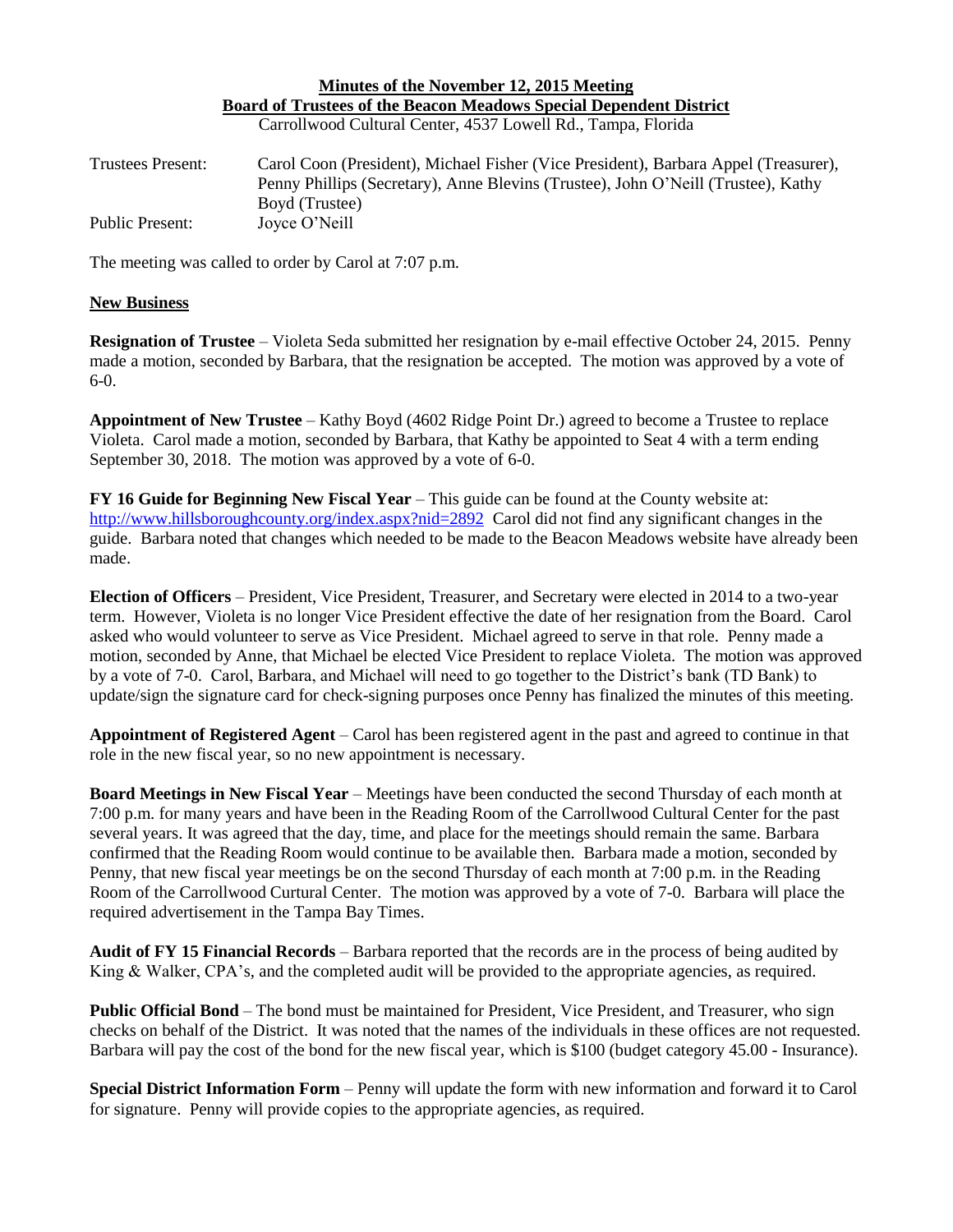**Secretary's Report** – The minutes of the August 2015 meeting were read by Trustees in advance. Also, Penny briefly reviewed the minutes at the meeting for Kathy's benefit. Carol made a motion, seconded by Michael, to approve the minutes. The motion was approved by a vote of 7-0. There were no minutes for September and October 2015 due to lack of a quorum.

# **Treasurer's Report (October 2015)**

Revenue: \$123.03 Cash in Bank: \$33,000 Available to Spend: \$19,160

There were no unusual expenditures. Regarding expenditures for the new fiscal year, Barbara pointed out that the entrance signs need to be repainted, especially since one at Casey Rd. is badly faded. Penny will review past minutes to find the name of the company that constructed the signs.

# **Old Business**

**Major Repairs to Gunn Hwy. Wall** – No additional progress has been made on this project. Barbara commented that T-3 Construction may be interested in repairing sections of the wall, but the cost will be high. Discussion ensued about what other materials could be used to construct a new wall that may be less expensive. Kathy reported that she works for a construction company and agreed to check on other options for wall construction.

# **Additional New Business**

**Electrical and Irrigation System Controls** – Barbara requested that the controls at the Gunn Hwy. entrance be moved to a more accessible location. Currently, the area is infested with hornets and has very high weeds, the controls are difficult to access, and the photo cell is not working because the area is so dark. Trustees discussed where the controls could be relocated, but no decision was made, although the idea of covering the controls with a large box was considered feasible. It was agreed that Jim's Electrical, used by the District for several years, should be asked to recommend an appropriate location for the controls (i.e., breaker box for the electrical, Rainbird box for the irrigation system, and electric meter) and provide an estimate for relocating them. TECO will need to be contacted if the meter is moved. It was also agreed that the current location of the controls should be sprayed for hornets and cleared of weeds before Jim's Electrical is called. Barbara offered to check with Chet's Pest Control about both spraying for hornets and cleaning up the area. Anne will check with Massey Services, which is a larger company, as a backup. Carol made a motion, seconded by Michael, that \$150.00 (budget category 46.00 - Repair and Maintenance) be allocated for hornet spraying and weed removal. The motion was approved by a vote of 7-0. Penny will contact Jim's Electrical once she has been notified that this work has been completed. Anne commented that she knew someone who used sky-blue paint to prevent hornets from returning.

**Bank Statement**s – Barbara reported that TD Bank will start charging \$2.00 per month for paper copies of bank statements. She recommended that they be accessed electronically instead to save money. Trustees agreed.

**Holiday Decorations at Entrances** – Penny reported that the wreaths she had in her attic were delivered to Anne last week, and Anne will be refurbishing all eight wreaths this year. Penny will contact Violeta again to remind her to deliver the wreaths she has to Anne. Although Penny had purchased some discounted supplies for the wreaths at the end of December last year, Anne will need to purchase more supplies and LED lights. It was agreed that \$150.00 should be allocated for that purpose. Barbara made a motion, seconded by Penny, that \$150.00 (budget category 52.00 – Operating Supplies) be allocated for supplies and LED lights for refurbishing the wreaths. The motion was approved by a vote of 7-0. Also, Barbara, Anne, and Penny volunteered to put up the wreaths at both entrances on December 28, 2015, starting at 9:00 a.m. at the Casey Rd. entrance.

**Vines on Casey Rd. Wall** – John recommended that the vines growing from homeowners' yards be cut off the front of the wall at the District's expense to preserve the new paint. Discussion ensued about this recommendation. There was some concern that this would set a precedent so shrubbery might need to be cut off